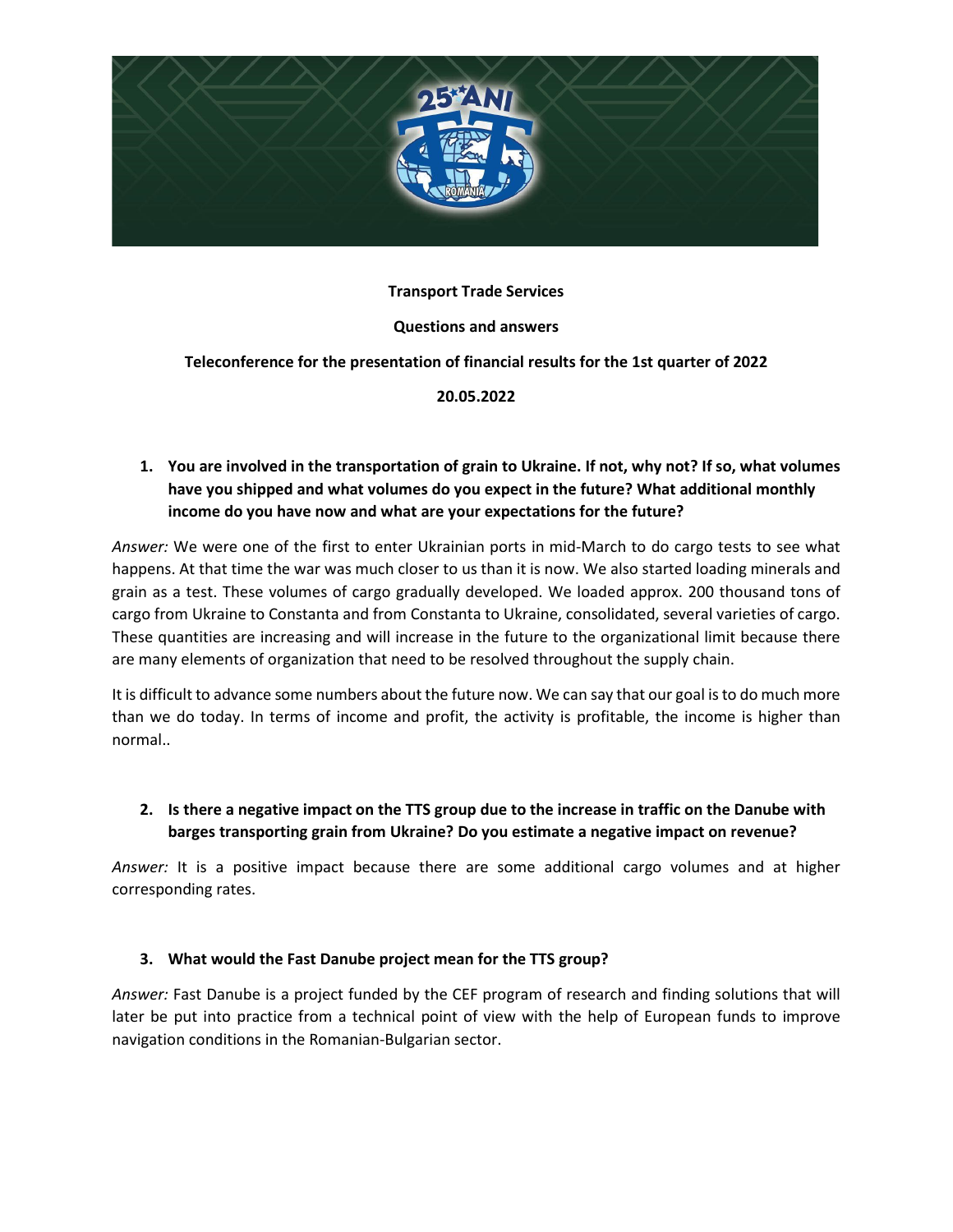

It is clear that if this project is completed and will be successful, the effects will be only positive, difficult to measure now, but we will get closer to the EU's intention to ensure a minimum navigation threshold 365 days a year. So, the effects will be positive.

# **4. Can you detail more about the digitization of silos, starting with the press article that talks about the model practiced by Convex.**

Answer: Our silo in Constanta has been completely digitized since its commissioning and we have taken over the best expertise in organizing the flow of goods, in the operational organization, but also on the electronic side. There are many similarities with what Convex has, there are some differences, but it is completely digitized.

An extension of this model to the other silos we have, the one in Galaţi, the one in Brăila and the one in Giurgiu, which are much smaller and with a different specific, is not 100% applicable. Each has their own digitization model with computer programs, with online recording of the input-output flows of the management, but they are a little different from the complexity of a large silo such as the one in Constanţa.

## **5. What is the degree of wear of the newly purchased barges? Will additional investment be needed in them to ensure the quality standard?**

*Answer:* The barges are quite new, they are the same age as our barges, manufactured around the '90s, their quality is similar to that of our barges and they have valid navigation documents. We have an advantage that we have been renting them lately and we know them very well. There is no need to allocate additional amounts for their modernization, in addition to the amounts needed to change the navigation certificate, i.e. they will be in line with the barges we now have.

# **6. Can you provide details on the ESG report?**

*Answer:* We have already taken concrete steps and in July we will publish the first ESG report. international. In parallel, we are about to finalize the development of the ESG strategy and we hope that by the time we publish the ESG report for 2021 we will have the strategy already approved internally so that we can communicate it.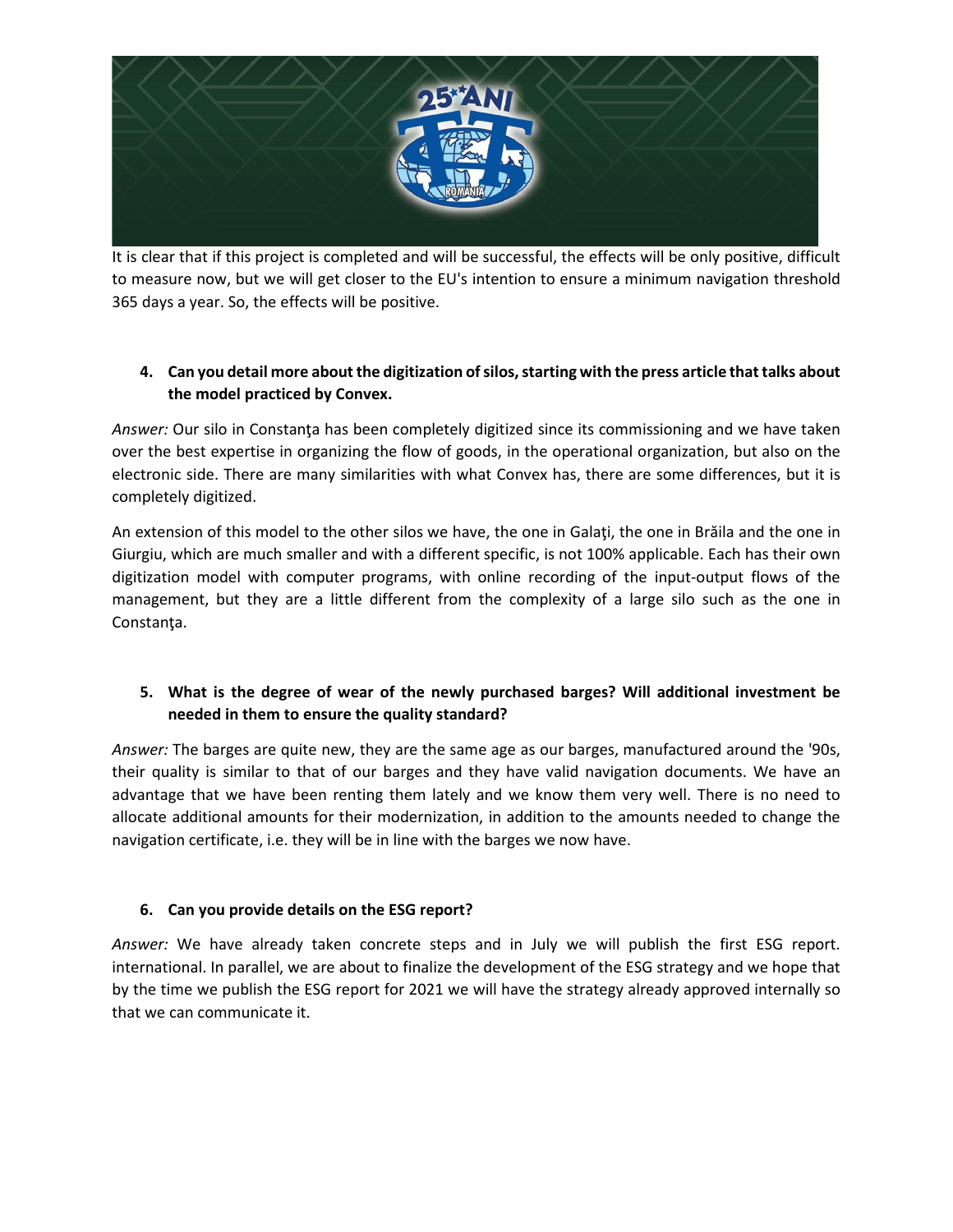

#### **7. Can you provide an update, details, on potential purchases?**

*Answer:* The goals we set remain valid. What we noticed was that if before the start of the war in Ukraine, at this time we should have been working on some bids for the auction, the start of the war put on hold several sales intentions. All in the field of logistics infrastructure, the owners are probably still thinking. So at this point the numbers remain the same, but unfortunately none of them have materialized at the moment. We are constantly in touch with the opportunity side and we are ready.

## **8. What will be the CAPEX budget for 2022?**

*Answer:* The budget approved by the GMS is 100 million lei for the entire group. Most of it is for the fleet, but also for maintenance investments and new equipment. In Q1, approx. 32% of the budget.

## **9. Can you detail the cost increase in Q1 and expectations for this year?**

*Answer:* One impact was rising prices. All inputs for repairs are increasing. Thus, the maintenance costs are increasing, the steel had an increase of 300%, over 1000 dollars a ton. Electricity and fuels have risen. As for fuels, we have already explained that we have a system for transferring price differences to the customer, but there are also operations that are costly and cannot be transferred. In Q1 we had a substantial and constant flow of goods from the port of Constanța upstream, but the events generated a state of protectionism for the countries in the area that limited grain deliveries and so we had to return the convoys of barges without cargo. In this way, on the return, the fuel consumption remained in the carrier's account, without being able to be transferred to a customer and that profit margin from the degree of round-trip loading was diminished. So these price increases have put a lot of pressure.

This is likely to continue, the pressure to increase costs is there, but we have taken steps that will be seen in the future. We have negotiated a tariff increase with all partners to keep the balance. Our partners have been receptive. The additional flow of goods on the Ukraine relationship will lead to an increase in quantities and profitability in the next quarter. We expect growing results.

In terms of subcontractor costs, an element of growth is intragroup relationships and increased activity with third parties. Basically the 3 elements are: direct costs, the relationship between the shipping and operating area, and the growth of activities that are directly related to the provision of third parties.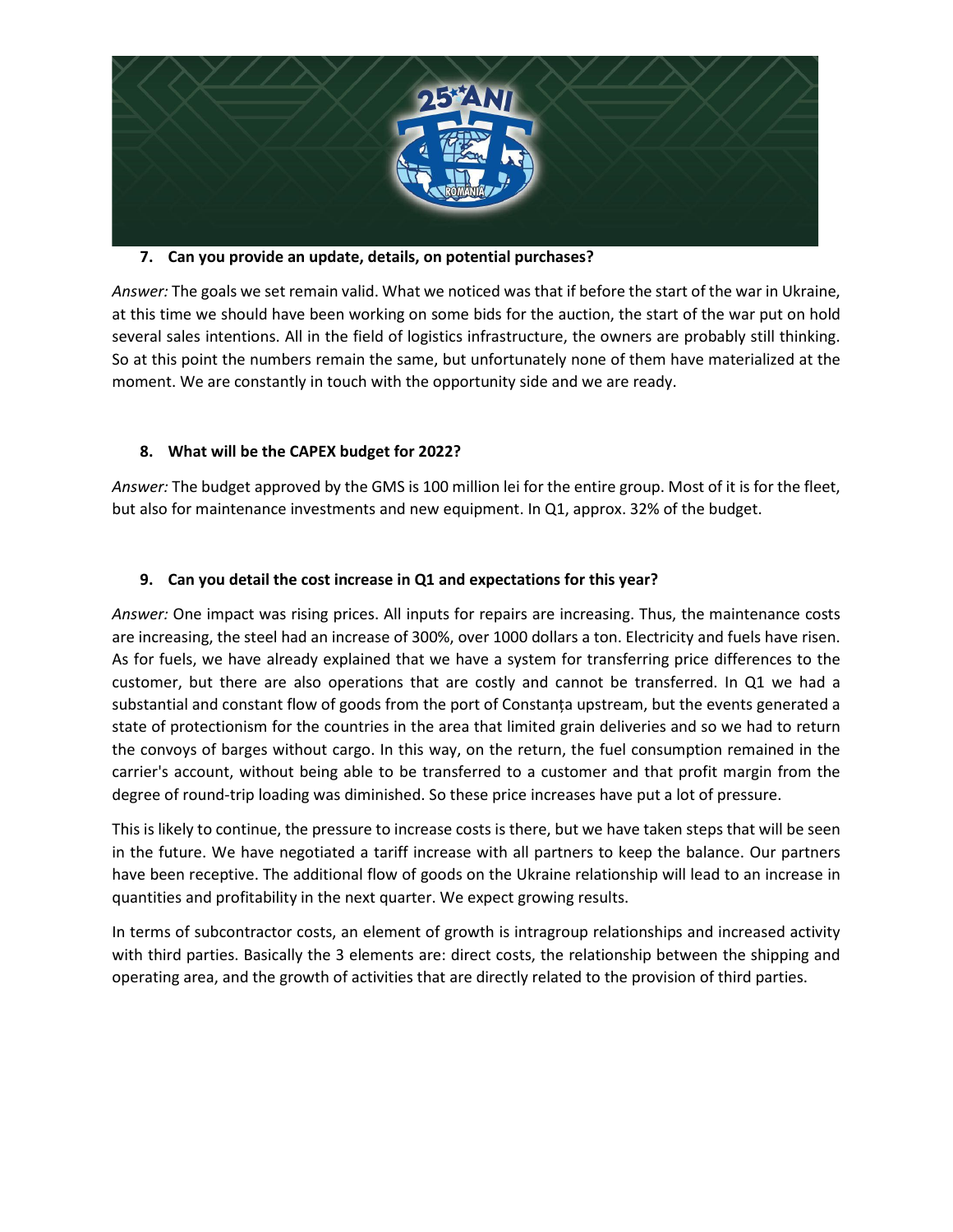

**10. If there are no potential acquisitions, do you consider raising dividends?** 

*Answer:* We are waiting for the acquisitions and we want to increase the value of the group through these acquisitions. The company's own resources are currently used in a fairly balanced way at all levels. For a possible purchase we will make loans to banks. We opened a discussion with one of the banks and prepared a preliminary study on a certain relationship, we also hired a lawyer and a financial specialist to smooth the ground to have enough information in case of an acquisition and to have the financing relationship ready. This year we managed to give a higher dividend than last year and we want to keep at least the level of the previous year, insofar as the investments for the development of the company are not present and applicable at that moment.

## **11. How do you see the dynamics of the transport of cereals and fertilizers this year?**

*Answer:* It is clear that there is a plus for cereals and fertilizers. Fertilizers had a big increase in Q1 2022 compared to last year. We still come with volumes of fertilizers, which enters the Port of Constanța.

For cereals, the Romanian summer and autumn harvests look good. It seems that there will be some reductions in production volumes compared to last year for wheat, but not with a material effect. Bulgaria and Serbia are also doing well, they have good harvests. Export availability is high throughout the Danube basin. Ukraine has unlimited quantities, so there will be cargo. The problem is the complete logistics system and how much it will be able to absorb from this cargo. From our perspective, we see a long season that will be until next summer, only for logistical reasons. The future looks good both in terms of production and in terms of the capacity of logistics systems to absorb all these goods in a short time and then it will be postponed and extended the season with large volumes until next summer.

## **12. Do you expect the number of unloaded barges to move in the coming quarters?**

*Answer:* Here there are routes and routes. Our upstream cargo, in this case minerals, is growing and can be quite difficult to absorb at this time. We are talking about cargo volumes from Constanța for Serbia and Hungary. Now Austria has joined. So goods upstream exist, goods downstream have been missing all March in Serbia, but everyone hopes that from June exports will be free. What happened in March when part of the fleet had to be brought empty, has now shrunk to almost 0. We have absorbed all the goods available for the return of the barges to avoid going empty because it is another performance criterion that we imposed on ourselves..